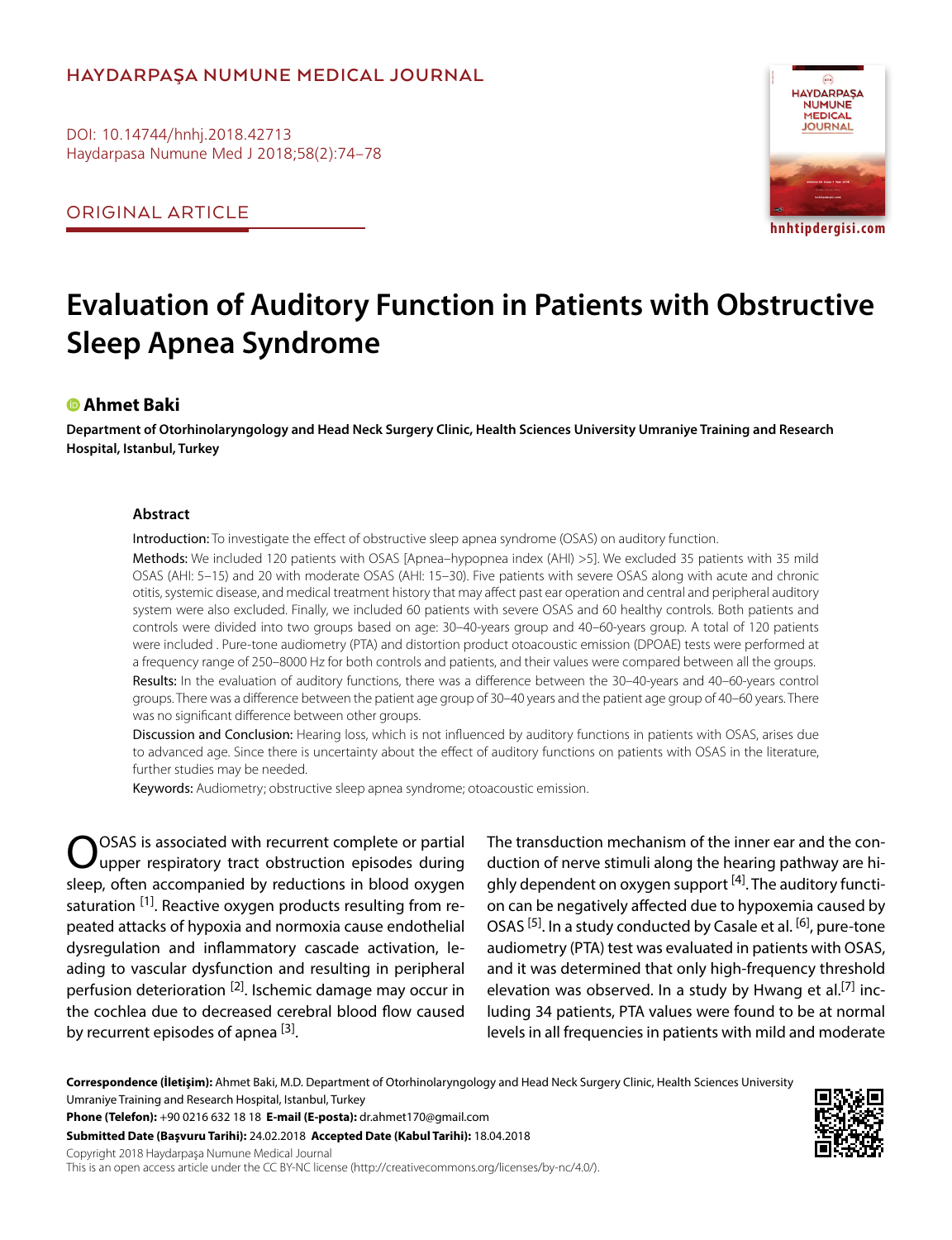OSAS. Despite the decrease in tissue oxygenation due to OSAS, the role of OSAS in auditory function is still controversial. In our study, we aimed to determine whether auditory functions were affected in patients with OSAS.

## **Materials and Methods**

## **Subjects**

In total, 165 patients who were admitted to our clinic with complaints of snoring while sleeping were subjected to polysomnography test in the sleep laboratory of our hospital. After polysomnography examination, 120 patients diagnosed with OSAS were included in the study. Patients with anamnesis and a history of neurological and otologic illness, acute or chronic otitis media, familial hearing loss, abnormal tympanogram, head and neck trauma, chronic systemic disease, and drug use history that could affect the auditory system were excluded. Also, patients with simple snoring and mild and moderate OSAS (n=60) were excluded. Finally, 60 patients diagnosed with severe OSAS and 60 healthy controls were included. Both patients and controls were divided into two groups based on age: 30–40-years group and 40–60-years group. PTA and distortion product otoacoustic emission (DPOAE) tests were performed at a frequency range of 250–8000 Hz for both patients and controls, and their values were compared between all the groups. This study was approved by our hospital ethics committee. (Protocol number: B.10.1TKH.4.34.H.GP.0.01/66).

## **Sleep Test**

All patients had six-channels EEG signals (C4-A1, C3-A2, 02-A1, 01-A2, F4-A1, F3-A2), two-channel EOG, chin, right and left anterior tibial EMG, body position, oral, nasal thermal sensor, nasal pressure sensor, thoracic and abdominal respiratory movements, ECG, breath sounds recording, 02 saturation. Sleep testing was performed using the Neuro-Soft analysis program. Sleep-related abnormal respiratory events were scored according to the American Sleep Medical Academy (AASM, 2014) criteria. According to the AASM criteria, those with apnea–hypopnea index (AHI) <5 were normal, and those with AHI ≥5 and <15 had mild, those with AHI ≥15 and ≤30 had moderate, and those with AHI >30 had severe OSAS. Only patients with severe OSAS were included. Both mean and lowest oxygen saturation levels during sleep were calculated; however, only mean oxygen saturation levels were used.

#### **Audiological Evaluation**

All patients were tested using PTA for both ears at a frequency ranging from 250 KHz to 8000 KHz by international standards.

#### **Otoacoustic Emission Tests**

The DPOAE measurements were recorded as DP-grams (dB SPL) using the autodynamic ILO-292 USB2 Version 6.0 (Denmark).

## **Statistical Analysis**

IBM SPSS Statistics 22 for statistical analysis (SPSS IBM, Turkey) program was used. The normal distribution suitability of the parameters was evaluated by the Shapiro–Wilk test. Kruskal–Wallis test was used for the comparison of descriptive statistical methods (mean and standard deviation) and quantitative data, and comparison of non-normal distribution parameters between the groups when study data were evaluated. Mann–Whitney U test was used to determine the group causing the difference and to compare the two groups of parameters with non-normal distribution. Significance was assessed at p<0.05.

## **Results**

The mean ages of the 30–40-years and 40–60-years patient groups were 35.07±2.50 and 53.37±5.25 years, respectively. The mean ages of the 30–40-years and 40–60-years control groups were 35.07±2.49 and 53.33±5.22 years, respectively. The BMI values of the patient group ranged from 27.8 to 33.9 (mean, 30.58±1.31). The BMI value of the 30–40-years patient group was 30.37±1.34. The BMI value of the 40–60 year patient group was 30.8±1.28 (Table 1). There was no statistically significant difference between the 30–40-years and 40–60-years patient groups with respect to AHI and  $O<sub>2</sub>$ values (p>0.05).

There were no statistically significant differences on the right side between the control and patient groups of all ages at 250 Hz, 2 kHz, 4 kHz, and 8 kHz (p>0.05); however, the-

| <b>Table 1.</b> Assessment of BMI and age parameters in patient and |  |
|---------------------------------------------------------------------|--|
| control groups                                                      |  |

| Group               | n  | Min-Max   | Ort±SS           |
|---------------------|----|-----------|------------------|
| 30-40-years control |    |           |                  |
| Age                 | 30 | 30-39     | $35.07 + 2.49$   |
| BMI                 | 30 | 17.2-24.8 | $20.41 + 2.01$   |
| 30-40-years patient |    |           |                  |
| Age                 | 30 | $30 - 39$ | $35.07 + 2.50$   |
| BMI                 | 30 | 27.8-32.9 | $30.37 \pm 1.34$ |
| 40-60-years control |    |           |                  |
| Age                 | 30 | 45-60     | $53.33 \pm 5.22$ |
| BMI                 | 30 | 19.2-24.9 | $22.11 \pm 1.6$  |
| 40–60-years patient |    |           |                  |
| Age                 | 30 | 45-60     | $53.37 + 5.25$   |
| BMI                 | 30 | 28.4-33.9 | $30.8 \pm 1.28$  |

BMI: Body mass index.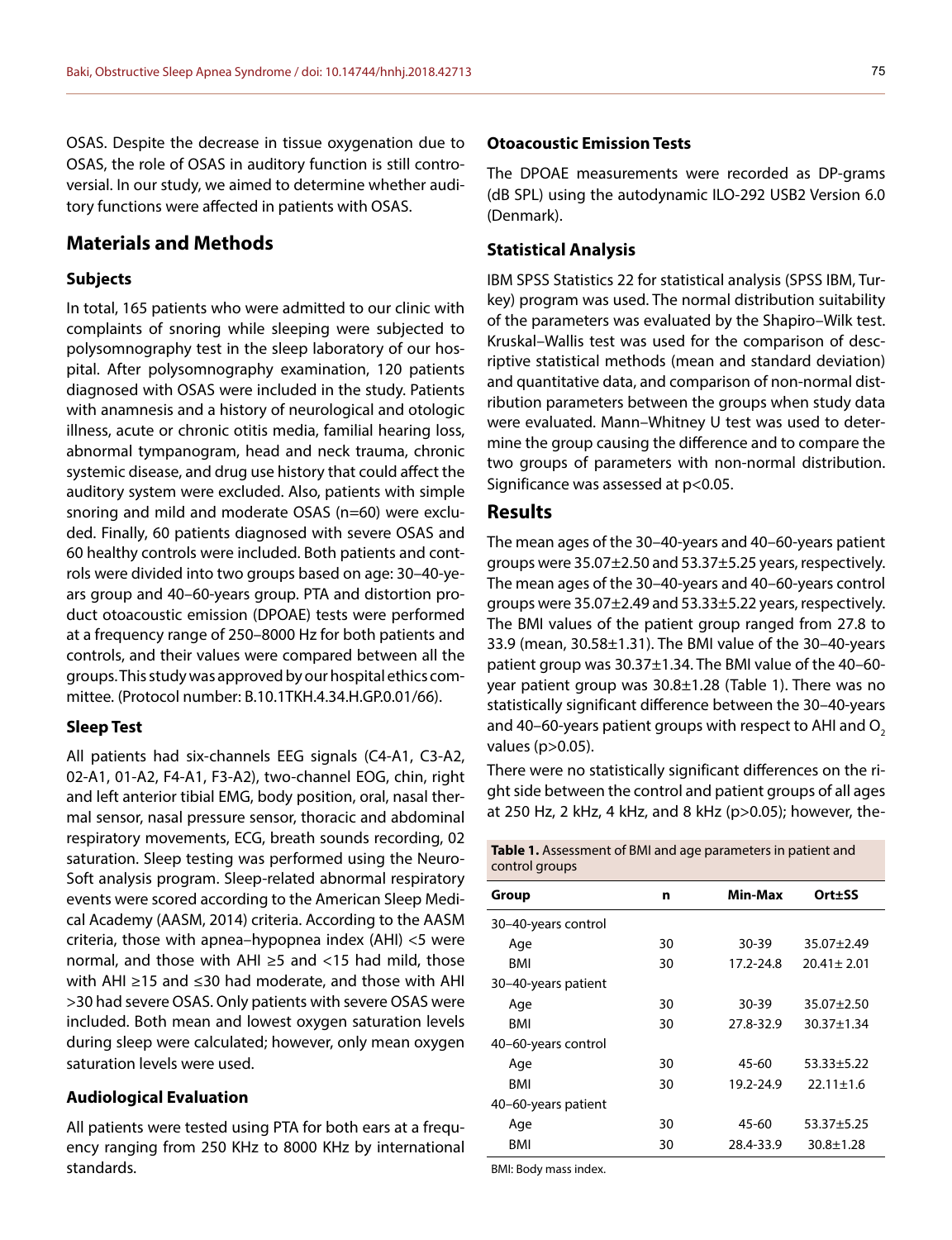re was a statistically significant difference in the age range between 30–40-years and 40–60-years control groups (p<0.05) (Table 2). There was no statistically significant difference between the groups at right 500 and 1000 Hz PTA values (p>0.05) (Table 2).

There were no statistically significant differences on the left side between control and patient groups of all ages at 250 Hz, 2 kHz, 4 kHz, and 8 kHz (p>0.05); however, there was a statistically significant difference in the age range between 30–40-years and 40–60-years control groups (p<0.05) (Table 3). There was no statistically significant difference between the groups at left 500 and 1000 Hz PTA values (p>0.05) (Table 3).

#### **Otoacoustic Emission**

There was no statistically significant difference between right and left 1.0 kHz, 1.4 kHz, 2.0 kHz, 2.8 kHz and 4.0 kHz DPOAE values between the groups (p>0.05). However, there was 6.0 and 8.0 kHz DPOAE values of the 30–40-years control group were found to be statistically significantly lower than the DPOAE values of the 30–40-years patient group (p<0.05) (Table 4).

| <b>Table 2.</b> Evaluation of right PTA values among patient and control groups |                                                 |                                                 |                                                 |                                                 |          |  |
|---------------------------------------------------------------------------------|-------------------------------------------------|-------------------------------------------------|-------------------------------------------------|-------------------------------------------------|----------|--|
| <b>Right PTA</b>                                                                | 30-40-years<br>control group<br>Ort±SS (median) | 30-40-years<br>patient group<br>Ort±SS (median) | 40-60-years<br>control group<br>Ort±SS (median) | 40-60-years<br>patient group<br>Ort±SS (median) | р        |  |
| 250 Hz                                                                          | $13.5 \pm 4.18(15)$                             | 14.17±4.37 (15)                                 | $17.67 \pm 3.88$ (20)                           | $18.83 \pm 4.09$ (20)                           | $0.000*$ |  |
| 500 Hz                                                                          | $12.5 \pm 3.66$ (12.5)                          | $13.33 \pm 3.56(15)$                            | $14.33 \pm 3.88$ (15)                           | $13.17 \pm 3.82$ (10)                           | 0.375    |  |
| 1000 Hz                                                                         | $10.67 \pm 4.69(10)$                            | $10.83 \pm 4.17(10)$                            | $11.83 \pm 3.07(10)$                            | $11.83 \pm 2.45(10)$                            | 0.665    |  |
| 2000 Hz                                                                         | $9.33 \pm 5.04(10)$                             | $10.5 \pm 5.62(10)$                             | $11.83 \pm 5(10)$                               | $13.33 \pm 6.34(10)$                            | $0.004*$ |  |
| 4000 Hz                                                                         | 14.33±5.68 (12.5)                               | $13.5 \pm 4.94(10)$                             | 45.17±18.68 (40)                                | $42\pm24.83(40)$                                | $0.000*$ |  |
| 8000 Hz                                                                         | $17.83 \pm 7.15(15)$                            | $18.5 \pm 9.84(15)$                             | 58.67±18.89 (55)                                | $57.83 \pm 21.48(55)$                           | $0.000*$ |  |

PTA: Pure-tone audiometry; Hz: Hertz; Kruskal–Wallis Test; \*p<0.05.

| Table 3. Evaluation of left PTA values among patient and control groups |  |  |  |  |  |
|-------------------------------------------------------------------------|--|--|--|--|--|
|-------------------------------------------------------------------------|--|--|--|--|--|

| <b>Left PTA</b> | 30-40-years<br>control group<br>Ort±SS (median) | 30-40-years<br>patient group<br>Ort±SS (median) | 40-60-years<br>control group<br>Ort±SS (median) | 40-60-years<br>patient group<br>Ort±SS (median) | p        |
|-----------------|-------------------------------------------------|-------------------------------------------------|-------------------------------------------------|-------------------------------------------------|----------|
| 250 Hz          | 14.83±5.17 (15)                                 | 14.67±4.34 (15)                                 | 18±4.28 (20)                                    | $18.5 \pm 3.75(20)$                             | $0.000*$ |
| 500 Hz          | $14.33 \pm 3.65$ (15)                           | 13±3.62 (15)                                    | $14.33 \pm 3.88$ (15)                           | $13\pm3.37(12.5)$                               | 0.302    |
| 1000 Hz         | $10.83 \pm 4.17(10)$                            | $11.17\pm4.09(10)$                              | $11.83 \pm 3.07(10)$                            | $11.67 \pm 2.4(10)$                             | 0.862    |
| 2000 Hz         | $11.5 \pm 6.84(10)$                             | $10.5 \pm 5.47(10)$                             | $12.5 \pm 5.98(10)$                             | $12.17\pm4.49(10)$                              | 0.149    |
| 4000 Hz         | 13.83±5.2 (10)                                  | 13.67±4.9 (10)                                  | $43.83 \pm 18.27$ (40)                          | $44\pm 24.61(40)$                               | $0.000*$ |
| 8000 Hz         | 19±7.12 (15)                                    | 18±7.94 (15)                                    | $57.33 \pm 18.56(55)$                           | $60.83 \pm 19.35(57.5)$                         | $0.000*$ |

PTA: Pure-tone audiometry; Hz: Hertz; Kruskal–Wallis Test; \*p<0.05.

**Table 4.** Evaluation of right DPOAE values among patient and control groups

| <b>Right DPOAE</b> | 30-40-years<br>control group<br>Ort±SS (median) | 30-40-years<br>patient group<br>Ort±SS (median) | 40-60-years<br>control group<br>Ort±SS (median) | 40-60-years<br>patient group<br>Ort±SS (median) | р         |
|--------------------|-------------------------------------------------|-------------------------------------------------|-------------------------------------------------|-------------------------------------------------|-----------|
| $1.0$ kHz          | $12.14 \pm 6.27(11.6)$                          | $13.98 \pm 7.25(14)$                            | $11.36 \pm 6.04$ (10.7)                         | $13.43\pm 6.5(12.2)$                            | 10.445    |
| $1.4$ kHz          | 12.76±6.75 (12.4)                               | $13.42 \pm 5.53(14)$                            | $17.29 \pm 6.74$ (18.9)                         | $14.12 \pm 6.03(13.7)$                          | 10.079    |
| $2.0$ kHz          | $15.26 \pm 7.8$ (15.2)                          | $15.77 \pm 11.22$ (14.5)                        | $15.79 \pm 6.87$ (14.5)                         | $15.06 \pm 7.86$ (15.1)                         | 10.978    |
| 2.8 kHz            | $12.14 \pm 6.84$ (12.3)                         | $13.27 \pm 6.74$ (12.3)                         | $12.49\pm 6.18(12.8)$                           | $13.52 \pm 7.15(14.2)$                          | 10.846    |
| 4.0 kHz            | $10.88 \pm 5.83$ (9.9)                          | $12.75 \pm 6.91(11.9)$                          | $11.58 \pm 6.37(11.5)$                          | $12.98 \pm 6.89$ (12.1)                         | 10.588    |
| $6.0$ kHz          | $10.23 \pm 6.9(7.6)$                            | $14.21 \pm 5.98$ (15.3)                         | -                                               |                                                 | $20.011*$ |
| 8.0 kHz            | $9.81 \pm 5.1$ (8.1)                            | $7.21 \pm 4.54(5)$                              | $\overline{\phantom{0}}$                        |                                                 | $20.012*$ |

DPOAE: Distortion product otoacoustic emission; <sup>1</sup>Kruskal–Wallis Test; <sup>2</sup>Mann–Whitney U Test; \*p<0.05.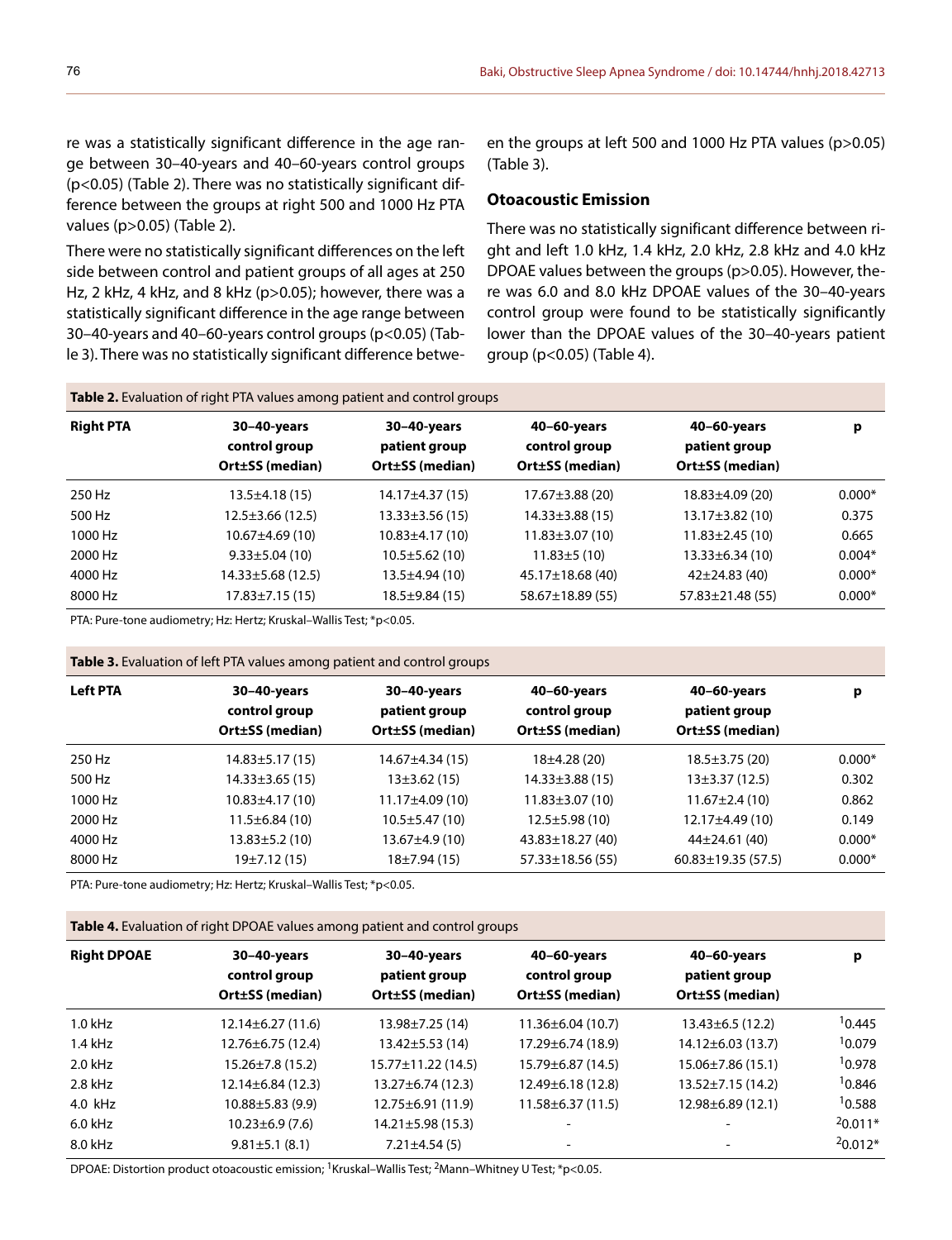| <b>Table 5.</b> Evaluation of Left DrOAE values among patient and control groups |                                                 |                                                 |                                                 |                                                 |           |  |
|----------------------------------------------------------------------------------|-------------------------------------------------|-------------------------------------------------|-------------------------------------------------|-------------------------------------------------|-----------|--|
| <b>Left DPOAE</b>                                                                | 30-40-years<br>control group<br>Ort±SS (median) | 30-40-years<br>patient group<br>Ort±SS (median) | 40-60-years<br>control group<br>Ort±SS (median) | 40-60-years<br>patient group<br>Ort±SS (median) | р         |  |
| $1.0$ kHz                                                                        | $11.76 \pm 5.63$ (11.2)                         | $15.1 \pm 8.41(19.4)$                           | 15.06±4.8 (14.6)                                | $13.79 \pm 6.1$ (13.9)                          | 10.166    |  |
| $1.4$ kHz                                                                        | $13.51 \pm 7.51$ (13.7)                         | $10.77 \pm 4.72$ (10.4)                         | $14.05 \pm 6.07$ (14.7)                         | $13.57 \pm 8.42$ (11.8)                         | 10.157    |  |
| $2.0$ kHz                                                                        | $12.67 \pm 6.63(11.3)$                          | $19.53 \pm 19.26$ (15.9)                        | 18.55±23.33 (14)                                | $13.22 \pm 7.62$ (12.8)                         | 10.112    |  |
| 2.8 kHz                                                                          | $14.14\pm 6.96(14.5)$                           | $12.39 \pm 7.7$ (12.4)                          | $14.24 \pm 6.69$ (14.2)                         | $12.27 \pm 5.67$ (12.8)                         | 10.541    |  |
| 4.0 kHz                                                                          | $12.13 \pm 7.4(11.9)$                           | $13.4 \pm 7.52$ (12.8)                          | $14.67 \pm 8.05(14)$                            | $10.03 \pm 7.51(9.1)$                           | 10.074    |  |
| $6.0$ kHz                                                                        | $9.32 \pm 5.97(7.9)$                            | $13.61 \pm 8.05(13)$                            |                                                 |                                                 | $20.042*$ |  |
| 8.0 kHz                                                                          | $9.72 \pm 5.21$ (8.8)                           | 11.59±11.71 (4.6)                               | $\overline{\phantom{a}}$                        |                                                 | 20.201    |  |

| Table 5. Evaluation of Left DPOAE values among patient and control groups |  |  |
|---------------------------------------------------------------------------|--|--|
|---------------------------------------------------------------------------|--|--|

DPOAE: Distortion product otoacoustic emission; <sup>1</sup>Kruskal-Wallis Test; <sup>2</sup>Mann-Whitney U Test; \*p<0.05.

The left 6.0 kHz DPOAE values of the 30–40-years control group were found to be statistically significantly lower than the DPOAE values of the 30–40-years patient group (p<0.05). However, there was no statistically significant difference between the groups for left DPOAE values of 8.0 kHz (p>0.05) (Table 5).

## **Discussion**

The auditory system may be affected by reduced oxygen support resulting from vascular damage [5]. In PTA tests of patients with OSAS, it was shown that they were elevated at the hearing thresholds at high frequencies and that this was due to OSAS severity [5]. Transient otoacoustic emission (TEOAE) test and auditory brainstem (ABR) test responses in patients with OSAS have not been shown to be altered [5].

In our study, there was no difference in the auditory function between the patients in the same age range. The 30–40-years patient group had better hearing levels than the 40–60-years control group. This suggests that impairment in auditory function may be age-related rather than OSAS-related. The age-related hearing loss is due to the functional loss of sensorial and neuronal components [8]. Age-related presbycusis may be due to various physiological degenerations as well as noise pollution, cumulative effects of the drugs used, and genetic predisposition [9]. Presbycusis has shown that the vast majority of the affected auditory functions are extremely high frequency than in low frequency [10]. In daily life, hearing loss often occurs at high frequency because noise pollution is an important factor and the use of medical treatment increases in later ages. In our study, it was observed that there was hearing loss particularly in the high-frequency group in older age group. In a study comparing the control group with patients with moderate and severe OSAS, a significant diffe-

rence regarding amplitudes was detected in the DPOAE test at 6–8 KHz [11]. In our study, there was no difference in the comparison between the patient and control groups of the same age. In our study, it was found that the comparison of age groups in the elderly was influenced by auditory functions independently of OSAS in the older age group. In another study, patients with severe OSAS showed a decrease in high frequencies such as 4000 and 8000 Hz in the PTA test, but no effect on otoacoustic emission and ABR tests [12]. In our study, it was found that DPOAE and PTA values were not affected in patients with severe OSAS. The role of OSAS in auditory functions is still controversial, depending on the outcome of the work being done. In our study, it was determined that OSAS did not affect the auditory function. It was determined that the effect on auditory functions was not related to OSAS but to progressive age. The fact that there are different results from studies investigating the effect of OSAS on auditory functions suggest that this field requires more extensive studies.

## **Conclusions**

Hearing loss, which is not influenced by auditory functions in patients with OSAS, emerges due to advanced age. Since there is uncertainty about the effect of auditory functions on patients with OSAS in the literature, further studies may be needed.

**Peer-review:** Externally peer-reviewed.

**Conflict of Interest:** None declared.

**Financial Disclosure:** The authors declared that this study received no financial support.

## **References**

1. International Classification of Sleep Disorders: Diagnostic and Coding Manual. 2nd ed. Westchester: American Academy of